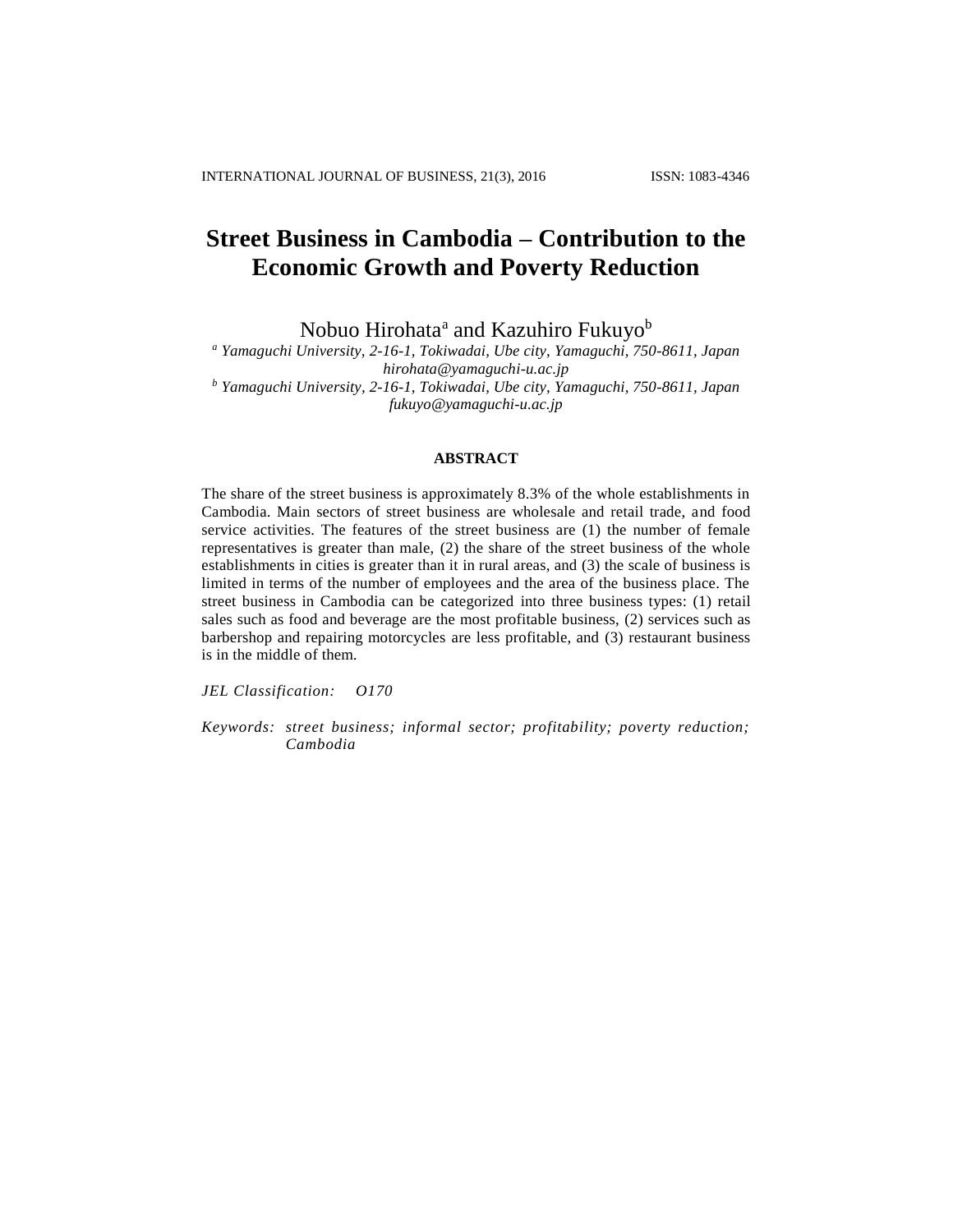## **I. INTRODUCTION**

Cambodian economy has been achieving the high economic growth under the background of the economic system transformation from the planned economy to the market economy, and the political stability since 1990's. The main features of Cambodian industrial structures are (1) the existence of traditional agriculture, handicraft, and tourism (Angkor monuments), (2) the continuous growth of garment production as the modern industry, (3) the formation of the dual structure with the domestic traditional industry and the modern industry operated by foreign companies, (4) the dependence on the foreign aids and the demands of daily life by foreigners in charge of the international cooperation, and (5) the advance of the internationalization under the rapid deregulation on investments, trades, and finance. In recent years, the number of foreign direct investments has been rapidly increasing. Under this background, Cambodian governments placed the enhancement of the domestic industries, especially SMEs (Small and Medium Enterprises), as one of the most important policy in the national development plans. The most of enterprises are small companies (97.7% of the whole establishments in Cambodia employ under ten persons), and 8.5% of the whole establishments are the street business in the informal sector.

The ILO (International Labor Organization) took up the issues of informal sector, and pointed out the features, (1) ease of entry, (2) reliance on indigenous resources, (3) family ownership of enterprises, (4) small scale of operation, (5) laborintensive and adapted technology, (6) skills acquired outside the formal school systems, and 7) unregulated and competitive markets (ILO, 1972). Bromley (1978) pointed out the importance of the distinction between the formal and informal sector for studying employment issues in urban area under the dual industrial structure with traditional and modern sectors caused by foreign direct investments in developing countries. Some issues on the street business are surveyed mainly from the view point of sanitary, landscape, and working condition. Less survey on the income of the street business are conducted because of the limitation of data collection. Some sample surveys are reported by Tokman (1989) in Costa Rica, Colombia, and Peru, Evers and Mehmet (1949) in Indonesia, and Timothy and Wall (1997) in Indonesia. No surveys on the street business are conducted in Cambodia, and this paper describes the features of the street businesses, especially focusing on the profit structure of them in Cambodia. The street business contributes to the economic growth and poverty reduction in Cambodia. Jobs are instrumental to achieving economic and social development. Beyond their critical importance for individual well-being, they lie at the heart of many broader societal objectives, such as poverty reduction, economywide productivity growth, and social cohesion (World Bank, 2012). In this paper, (1) the real situation and features of the street businesses in Cambodia are surveyed; (2) the real activities of the street businesses are classified; and (3) the profit structure of the street businesses is analyzed.

In this paper, the micro data of the Economic Census of Cambodia 2011 that is the first survey in the country is used. The survey was held through interviews with all establishments in Cambodia in March, 2013. The definition and classification of establishments are followed to the ISIC4 (United Nations International Standard Industrial Classification, Revision 4). The definition of the street business is an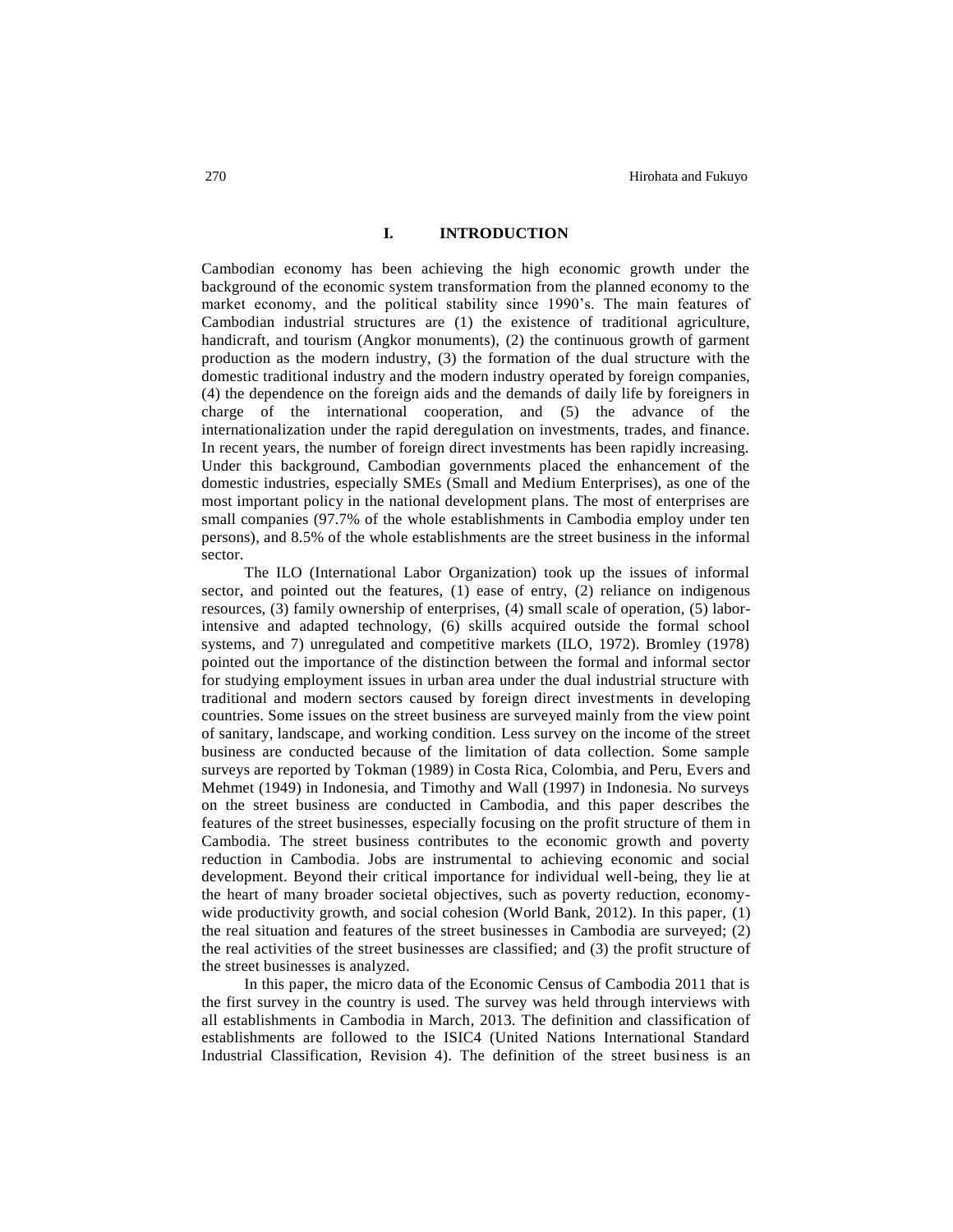establishment such as a stall, a booth etc. that runs at a fixed location on the sidewalk or the roadside, or around but outside a market. Less statistical surveys are conducted on the informal sector, in this sense, the survey shows valuable information. In addition, the results of interviews with owners of street businesses in Phnom Penh capital by author from August through October, 2013 are also used in this paper.

## **II. STREET BUSINESS IN CAMBODIA**

There are 505,134 establishments in Cambodia. The number of the street business is 41,771, and it accounts for 8.3% of the whole establishments. In this section, (1) the nationality of the owner,  $(2)$  the sex of the owner,  $(3)$  the scale of business,  $(4)$  the number of workers per establishment, (5) the number of employees, (6) the year of starting business, and (7) the number of establishments by province of street business are described for the sake of understanding the features of the street business in Cambodia.

First, most of owners of the street business are Cambodian (41,311 establishments, the share of the street business of the whole establishments is 98.9%). Other owners are Vietnamese (294 establishments, 0.7%), Chinese (162 establishments, 0.4%), and others (4 establishments, 0.0%).

Second, the number of female representative is bigger than male representative especially in the street business. The share of male representative street business of the whole street business is 23.4%, and the share of female representative street business is 76.6% (see Figure 1). The share of male representative street business of the whole male representative establishments is 5.5%, and the share of female representative street business of the whole female representative establishments is 9.7% (see Figure 2).



**Figure 1**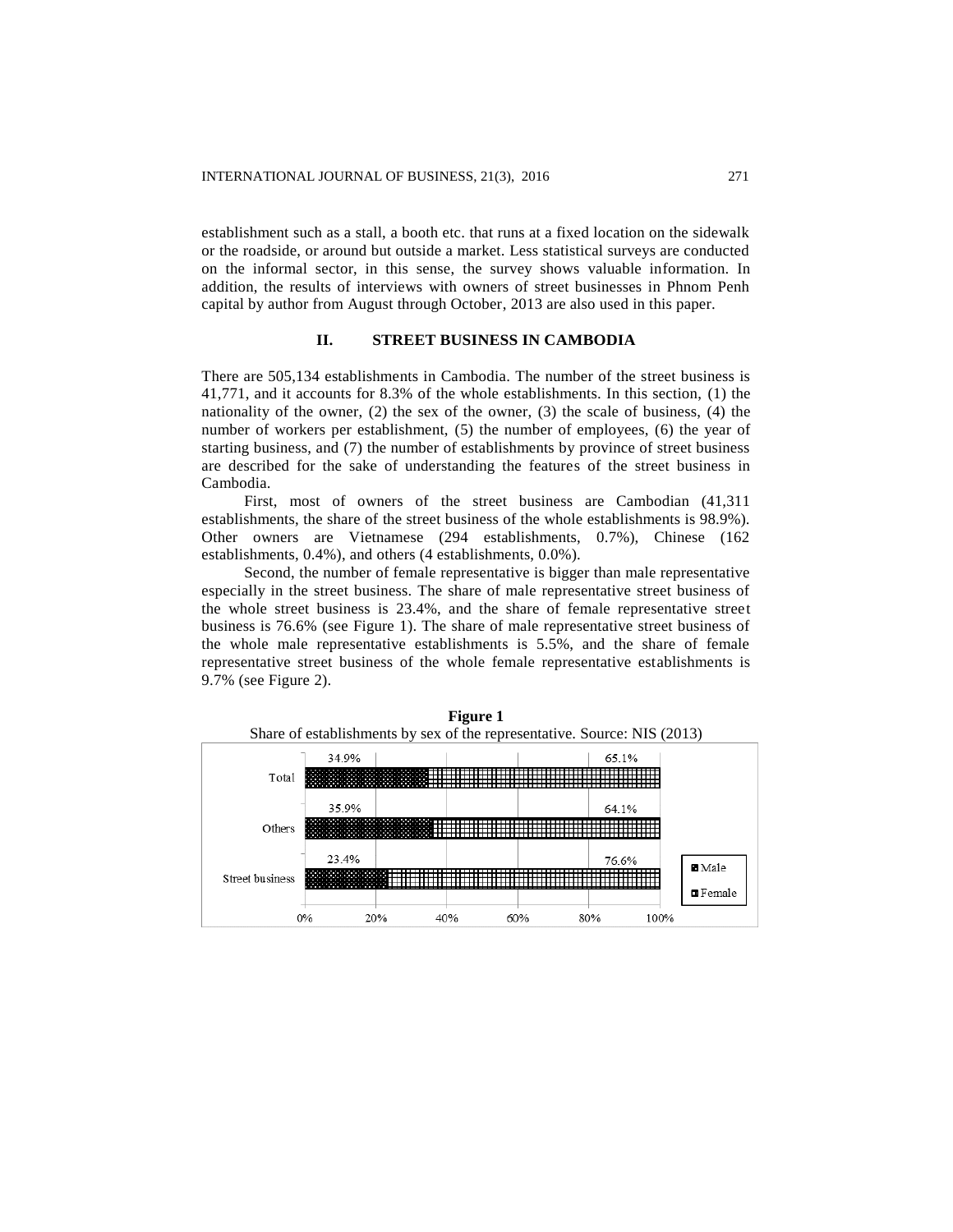

Third, all of business place of the street business is under  $100 \text{ m}^2$ . 25,081 establishments occupies under  $5m^2$ , 10,375 establishments occupies  $5 - 9m^2$ , 4,968 establishments occupies  $10 - 29m^2$ , 1,022 establishments occupies  $30 - 49m^2$ , and  $325$ establishments occupies 50 - 99m<sup>2</sup>.

Fourth, the number of street business engaged 1 person is 26,398 (the share is 63.2% of the whole street business), the number of street business engaged 2 persons is 11,879 (the share is 28.4%), the number of street business engaged 3 persons is 2,253 (the share is 28.4%), the number of street business engaged 4 persons is 720 (the share is 1.7%), and the number of street business engaged 5 - 9 persons is 521 (the share is 1.2%). The average number of workers in the street business is 1.5 persons, and it is smaller than the average of other establishments (3.5 persons).

Fifth, the number of persons engaged is 1,673,390. The males engaged is 649,358 (the share of the whole persons engaged is 38.8%), and the number of females engaged is 1,024,232 (the share is 61.2%) (see Figure 3). The number of persons engaged in the street business is 62,780, and it accounts for 3.8% of the whole persons engaged. The number of males engaged in the street business is 19,102, and it accounts for 2.9% of the whole males engaged. The number of females engaged in the street business is 43,678, and it accounts for 4.3% of the whole females engaged (see Figure 4).



**Figure 3**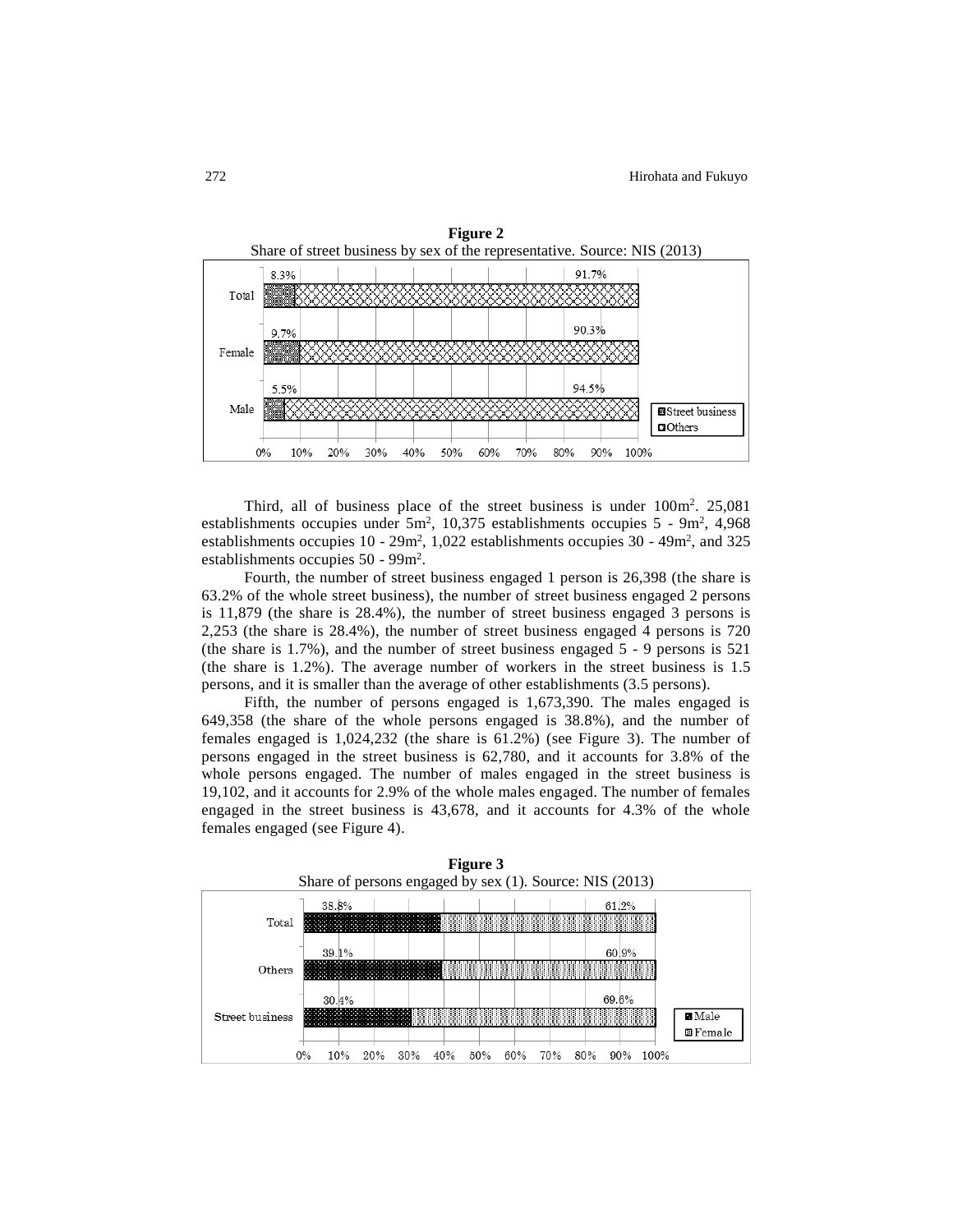

Sixth, among the whole street business, only 145 establishments (the share is 0.4% of the whole street business) started business before 1979, 1,036 establishments (the share is 2.5%) started business in 1980's, 3,409 establishments (the share is 8.3%) started business in 1990's, and 5,892 establishments (the share is 14.3%) started business from 2000 through 2004, respectively. The number of new street business has been increasing dramatically since 2007. 2,738 establishments (the share is 6.6% of the whole street business) started business in 2007, 4,357 establishments (the share is 10.5%) started business in 2008, 5,919 establishments (the share is 14.3%) started business in 2009, and 9,158 establishments (the share is 22.2%) started business in 2010, respectively. During this period, the share of the new street business of the new establishments has been gradually increasing (see Figure 5 and Figure 6).



**Figure 5**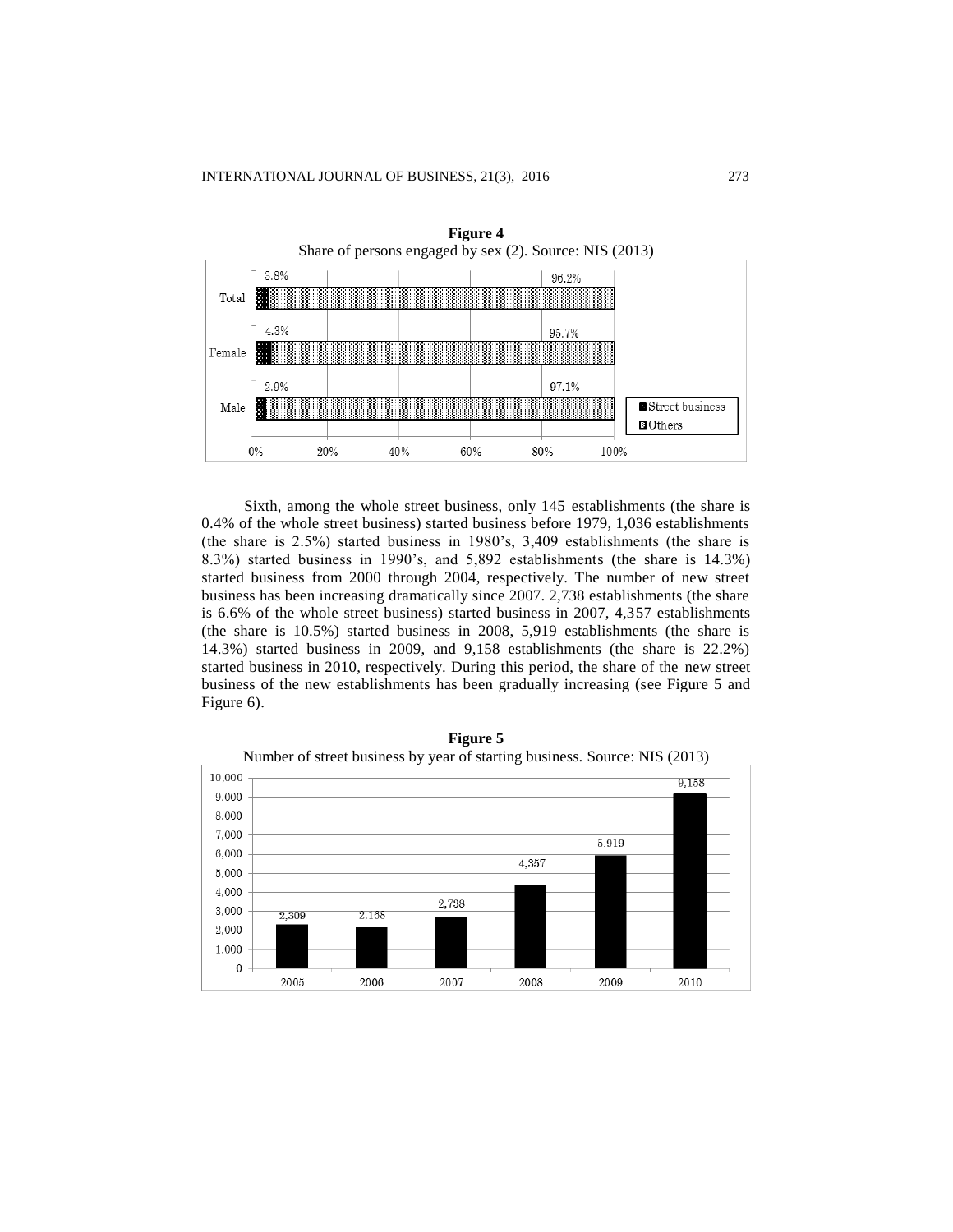

**Figure 6** Number of persons engaged by year of starting business in street business.

Seventh, in the northeast area, there are 4,029 street businesses in Kampong Cham province, and it accounts for 9.6% of the number of the whole street business. In the northwest area, there are 2,870 street businesses in Battambang province, and it accounts for 6.9% of the number of the whole street business. Also, there are 4,197 street businesses in Siem Reap province, and it accounts for 10.0% of the number of the whole street business. In the southeast area, there are 2,195 street businesses in Prey Veng province, and it accounts for 5.3% of the number of the whole street business. In the central area, there are 11,118 street businesses in Phnom Penh capital, and it accounts for 26.6% of the number of the whole street business. Also, there are 2,870 street businesses in Kandal province, and it accounts for 6.9% of the number of the whole street business. The share of the street business of the whole establishments in Phnom Penh capital is 11.6%.

The main features of the street business in Cambodia are (1) very small business, (2) operated by Cambodian, (3) working place for women, and (4) increasing rapidly under the urbanization.

## **III. ACTIVITIES OF THE STREET BUSINESS IN CAMBODIA**

### **A. Establishment of the Street Business**

Among the whole establishment of the street business in Cambodia, "Wholesale and retail trade; repair of motor vehicles and motorcycles sector" is the main sector categorized by the large segment of the ISIC4. In this sector, there are 24,181 street businesses, and it accounts for 57.9% of the whole street business. The second largest sector is "Accommodation and food service activities sector". In this sector, there are 12,810 street businesses, and it accounts for 30.7% of the whole street business (see Table 1). In addition, the share of the street business of the whole establishments is 18.4% in "Accommodation and food service activities sector", and 12.7% in "Information and communication sector".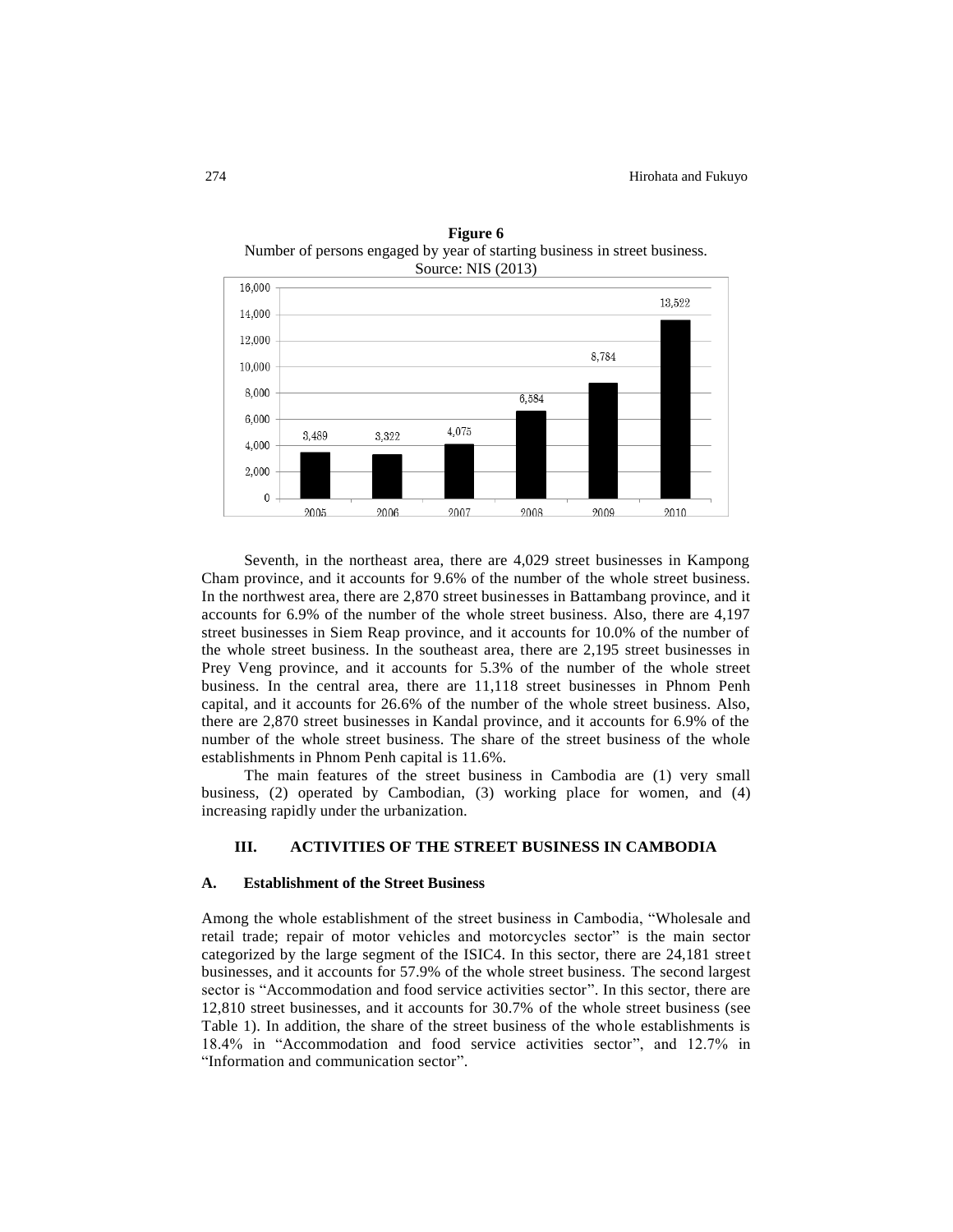|     | Number of the street business by industry |                                         |               |                 |                    |  |
|-----|-------------------------------------------|-----------------------------------------|---------------|-----------------|--------------------|--|
|     |                                           | Class of ISIC                           | <b>Street</b> | Share by        | Share to the whole |  |
|     |                                           |                                         | business      | industry $(\%)$ | establishments (%) |  |
| 1)  | 4721                                      | Retail sale of food in specialized      | 10,883        | 26.1            | 34.1               |  |
|     |                                           | stores                                  |               |                 |                    |  |
| 2)  | 5610                                      | Restaurants and mobile food service     | 8,548         | 20.5            | 19.3               |  |
|     |                                           | activities                              |               |                 |                    |  |
| 3)  | 5630                                      | Beverage serving activities             | 4,255         | 10.2            | 19.4               |  |
| 4)  | 9602                                      | Hairdressing and other beauty           | 1,925         | 4.6             | 11.5               |  |
|     |                                           | treatment                               |               |                 |                    |  |
| 5)  | 4540                                      | Sale, maintenance and repair of         | 1,867         | 4.5             | 11.0               |  |
|     |                                           | motorcycles and related parts and       |               |                 |                    |  |
|     |                                           | accessories                             |               |                 |                    |  |
| 6)  | 4722                                      | Retail sale of beverages in specialized | 977           | 2.3             | 15.1               |  |
|     |                                           | stores                                  |               |                 |                    |  |
| 7)  | 4771                                      | Retail sale of clothing, footwear and   | 938           | 2.2             | 18.0               |  |
|     |                                           | leather articles in specialized stores  |               |                 |                    |  |
| 8)  | 4730                                      | Retail sale of automotive fuel in       | 926           | 2.2             | 16.8               |  |
|     |                                           | specialized stores                      |               |                 |                    |  |
| 9)  | 9529                                      | Repair of other personal and            | 837           | 2.0             | 23.1               |  |
|     |                                           | household goods                         |               |                 |                    |  |
| 10) | 4741                                      | Retail sale of computers, peripheral    | 545           | 1.3             | 8.3                |  |
|     |                                           | units, software and                     |               |                 |                    |  |
|     |                                           | telecommunications equipment in         |               |                 |                    |  |
|     |                                           | specialized stores                      |               |                 |                    |  |
|     |                                           | Others                                  | 10,070        | 24.1            |                    |  |
|     |                                           | Total                                   | 41,771        | 100.0           | 8.3                |  |

| Table 1                                 |  |
|-----------------------------------------|--|
| imber of the street business by industr |  |

Source: NIS (2012)

In the street businesses, "Retail sale of food in specialized store" (10,883 establishments, the share of the whole street business is 26.1%), "Restaurants and mobile food service activities" (8,548 establishments, 20.5%), "Beverage serving activities" (4,255 establishments, 10.2%), "Hairdressing and other beauty treatment" (1,925 establishments, 4.6%), and "Sale, maintenance and repair of motorcycles and related parts and accessories" (1,867 establishments, 4.5%) categorized by the small segment of the ISIC4 are main activities. In addition, the share of the street business of the whole establishments is 34.1% in ''Retail sale of food in specialized stores'', and 23.1% in ''Repair of other personal and household goods''.

#### **B. Employment of Street Business**

Among the whole persons engaged in street business in Cambodia, "Wholesale and retail trade; repair of motor vehicles and motorcycles sector" categorized by the large segment of the ISIC4 is the main sector. In this sector, 35,481 persons are engaged in street businesses, and it accounts for 56.5% of the whole persons engaged in street business. The second largest sector is "Accommodation and food service activities sector". In this sector, 20,628 persons are engaged in street businesses, and it accounts for 32.9% of the whole persons engaged in street business (see Table 2). In addition, the share of the street business of the whole establishments is 10.6% in "Accommodation and food service activities sector".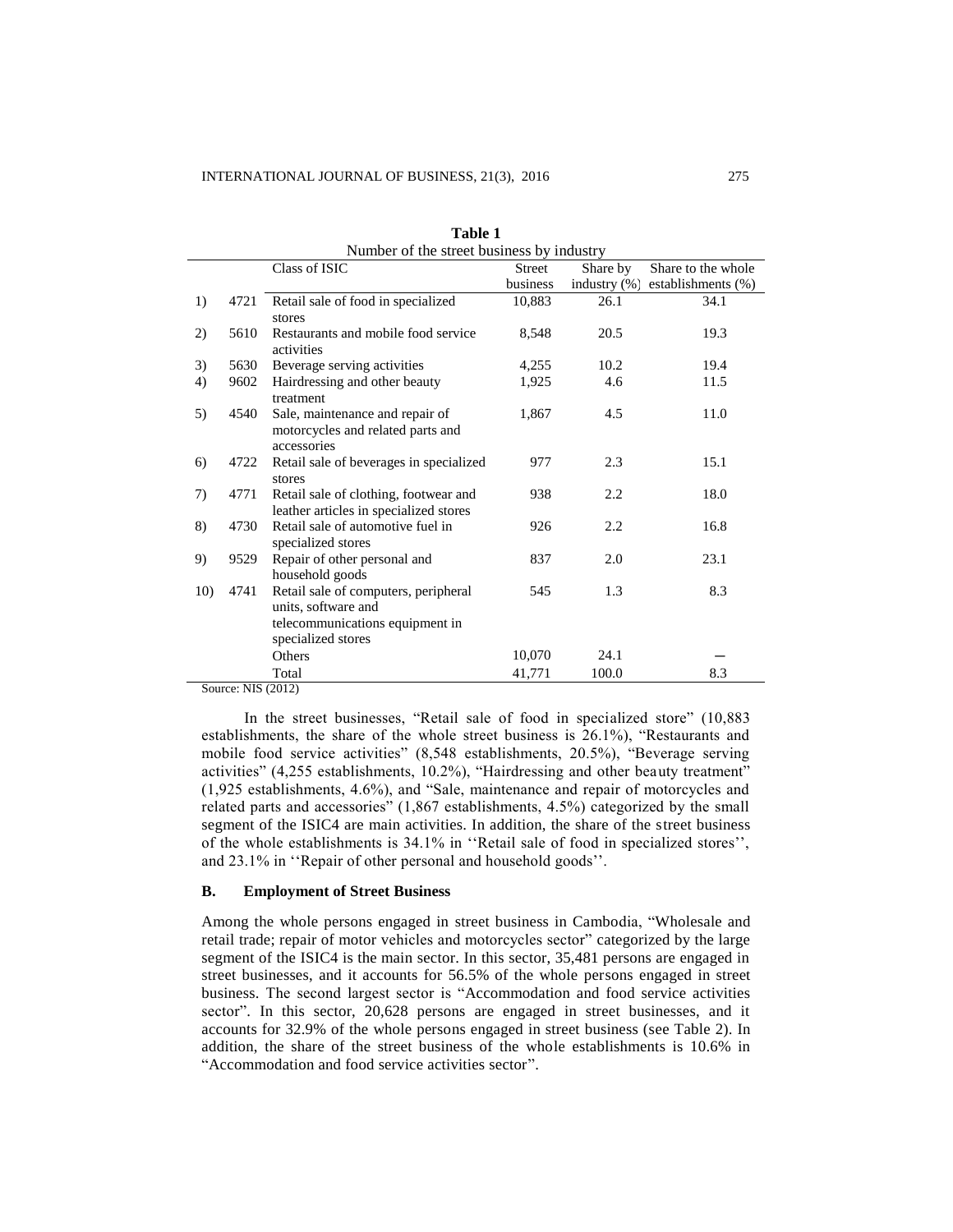|     | Number of persons engaged by industry in the street business |                                     |          |                 |                    |
|-----|--------------------------------------------------------------|-------------------------------------|----------|-----------------|--------------------|
|     |                                                              | Class of ISIC                       | Street   | Share by        | Share to the whole |
|     |                                                              |                                     | business | industry $(\%)$ | establishments (%) |
| 1)  | 4721                                                         | Retail sale of food in specialized  | 14,514   | 23.1            | 28.8               |
|     |                                                              | stores                              |          |                 |                    |
| 2)  | 5610                                                         | Restaurants and mobile food         | 14,302   | 22.8            | 12.3               |
|     |                                                              | service activities                  |          |                 |                    |
| 3)  | 5630                                                         | Beverage serving activities         | 6,306    | 10.0            | 14.3               |
| 4)  | 4540                                                         | Hairdressing and other beauty       | 2,902    | 4.6             | 9.2                |
|     |                                                              | treatment                           |          |                 |                    |
| 5)  | 9602                                                         | Sale, maintenance and repair of     | 2,493    | 4.0             | 7.7                |
|     |                                                              | motorcycles and related parts and   |          |                 |                    |
|     |                                                              | accessories                         |          |                 |                    |
| 6)  | 4722                                                         | Retail sale of beverages in         | 1,572    | 2.5             | 11.3               |
|     |                                                              | specialized stores                  |          |                 |                    |
| 7)  | 4771                                                         | Retail sale of clothing, footwear   | 1,311    | 2.1             | 12.9               |
|     |                                                              | and leather articles in specialized |          |                 |                    |
|     |                                                              | stores                              |          |                 |                    |
| 8)  | 4730                                                         | Retail sale of automotive fuel in   | 1,393    | 2.2             | 9.7                |
|     |                                                              | specialized stores                  |          |                 |                    |
| 9)  | 9529                                                         | Repair of other personal and        | 1,044    | 1.7             | 20.3               |
|     |                                                              | household goods                     |          |                 |                    |
| 10) | 4741                                                         | Retail sale of computers,           | 785      | 1.3             | 5.9                |
|     |                                                              | peripheral units, software and      |          |                 |                    |
|     |                                                              | telecom equipment in specialized    |          |                 |                    |
|     |                                                              | stores                              |          |                 |                    |
|     |                                                              | Others                              | 16,158   | 25.7            |                    |
|     |                                                              | Total                               | 62,780   | 100.0           | 8.3                |

**Table 2**

Source: NIS (2012)

In the street businesses, "Retail sale of food in specialized store" (14,514 persons are engaged, the share of the whole street business is 23.1%), "Restaurants and mobile food service activities" (14,302 persons, the share is 22.8%), "Beverage serving activities" (6,306 persons, the share is 10.0%), "Sale, maintenance and repair of motorcycles and related parts and accessories" (2,902 persons, the share is 4.6%), and "Hairdressing and other beauty treatment" (2,493 persons, the share is 4.0%) categorized by the small segment of the ISIC4 are main subsectors in terms of the number of persons engaged (see Table 2). In addition, the share of the persons engaged in the street business of the whole persons engaged is 28.8% in "Retail sale of food in specialized stores", and 20.3% in "Repair of other personal and household goods".

## **C. Management of Street Business**

The total amount of annual revenues of the whole establishments is 12,678 million US dollars. The total amount of annual revenues of the street business is 366 million US dollars, and it accounts for 2.9% of the total amount of annual revenues of the whole establishments. The average amount of annual revenues per establishment other than the street business is 26,575 US dollars. The average amount of annual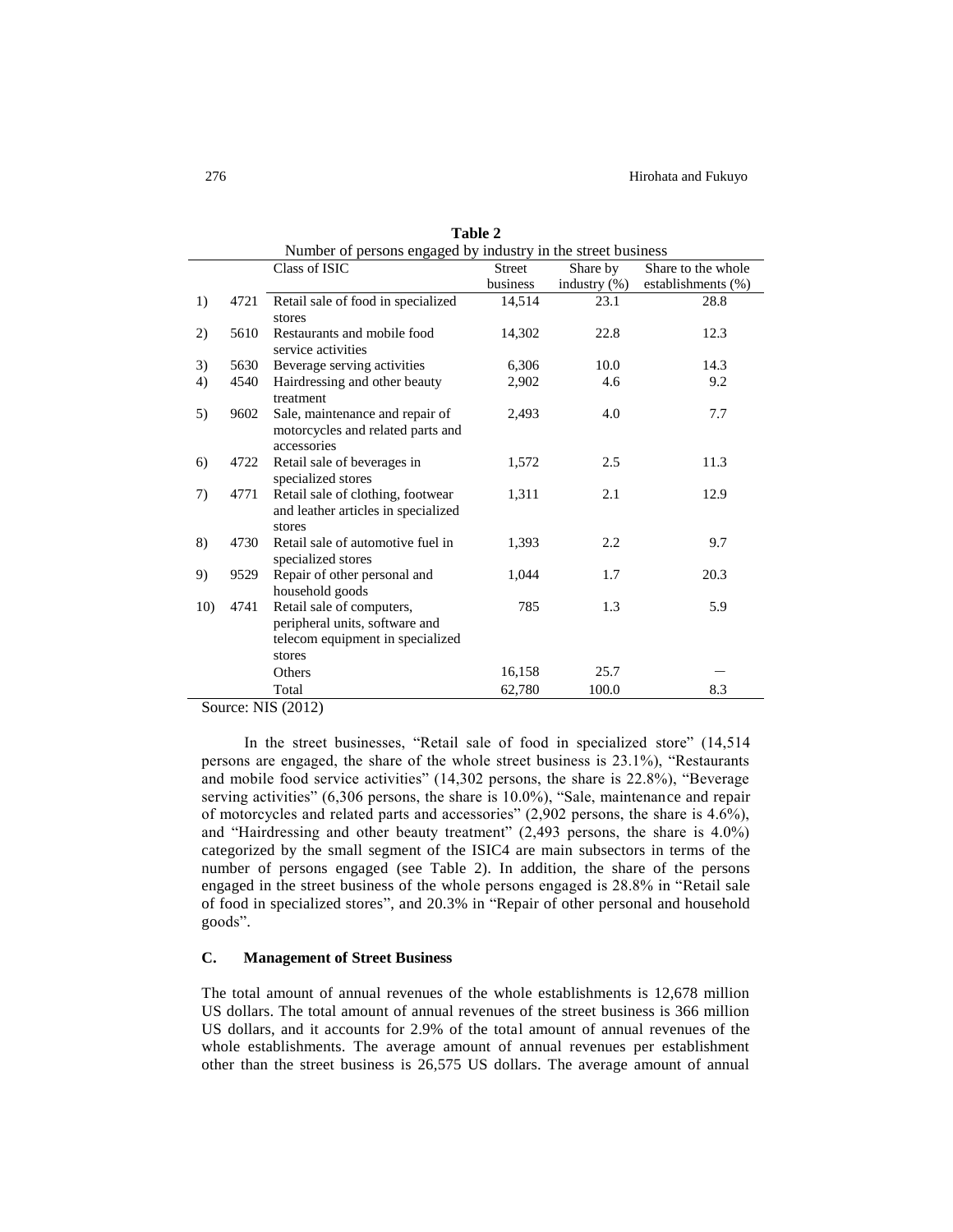revenues of the street business is 8,763 US dollars. The average amount of annual revenues per person other than the street business is 7,693 US dollars. The average amount of annual revenues per person of the street business is 5,831 US dollars (see Table 3 and Table 4).

The total amount of annual profits of the whole establishments is 1,699 million US dollars. The total amount of annual profits of the street business is 79 million US dollars, and it accounts for 4.6% of the total amount of annual profits of the whole establishments. The average amount of annual profit per establishment other than the street business is 3,499 US dollars. The average amount of annual profit per establishment of the street business is 1,881 US dollars. The average amount of annual profit per person other than the street business is 1,013 US dollars. The average amount of annual profit per person of the street business is 1,251 US dollars (see Table 5 and Table 6).

|                            |               | Sales                    |        |                          |        |                              |  |
|----------------------------|---------------|--------------------------|--------|--------------------------|--------|------------------------------|--|
| Item                       | <b>Street</b> | <b>Share</b>             | Others | <b>Share</b>             | Total  | Share                        |  |
|                            | business      | $(\%)$                   |        | $(\%)$                   |        | $(\%)$                       |  |
| Sales (million US dollars) | 366           | 2.9                      | 12.312 | 97.1                     | 12.678 | 100.0                        |  |
| Average sales (dollars)    | 8,763         | $\overline{\phantom{a}}$ | 26,575 | $\overline{\phantom{a}}$ | 25,102 | $\qquad \qquad \blacksquare$ |  |
| Average sales per          | 5,831         |                          | 7.693  |                          | 7.623  |                              |  |
| employee (dollars)         |               | $\overline{\phantom{a}}$ |        | $\overline{\phantom{a}}$ |        | -                            |  |
| Source: NIS (2013)         |               |                          |        |                          |        |                              |  |

**Table 3**

|                       | Number of establishments by sales |         |         |                          |         |        |
|-----------------------|-----------------------------------|---------|---------|--------------------------|---------|--------|
| <b>Sales</b>          | <b>Street</b>                     | Share   | Others  | Share                    | Total   | Share  |
|                       | business                          | $(\% )$ |         | (% )                     |         | $(\%)$ |
| $\Omega$              | $\Omega$                          | 0.0     | 94      | 0.0                      | 94      | 0.0    |
| Under 500 dollars     | 657                               | 1.6     | 13,449  | 3.0                      | 14,106  | 2.8    |
| 500 - 999 dollars     | 2,417                             | 5.8     | 27,800  | 6.1                      | 30,217  | 6.1    |
| 1,000 - 1,999 dollars | 7,128                             | 17.1    | 66,348  | 14.6                     | 73,476  | 14.8   |
| 2,000 - 2,999 dollars | 4,790                             | 11.5    | 41,559  | 9.1                      | 46,349  | 9.3    |
| 3,000 - 4,999 dollars | 7,720                             | 18.5    | 78.610  | 17.3                     | 86.330  | 17.4   |
| 5,000 - 7,499 dollars | 6,550                             | 15.7    | 66,107  | 14.5                     | 72,657  | 14.6   |
| 7,500 - 9,999 dollars | 3,852                             | 9.2     | 42,916  | 9.4                      | 46,768  | 9.4    |
| $10,000 - 24,999$     | 5,729                             | 13.7    | 68,677  | 15.1                     | 74,406  | 15.0   |
| dollars               |                                   |         |         |                          |         |        |
| 25,000 - 49,999       | 2,082                             | 5.0     | 28,028  | 6.2                      | 30,110  | 6.1    |
| dollars               |                                   |         |         |                          |         |        |
| 50,000 dollars and    | 846                               | 2.0     | 20,996  | 4.6                      | 21,842  | 4.4    |
| over                  |                                   |         |         |                          |         |        |
| Sub total             | 41,771                            | 100.0   | 454,584 | 100.0                    | 496,355 | 100.0  |
| Non-response          | $\Omega$                          |         | 8,779   | $\overline{\phantom{a}}$ | 8,779   |        |
| Total                 | 41,771                            |         | 463,363 |                          | 505,134 |        |

**Table 4**

Source: NIS (2013)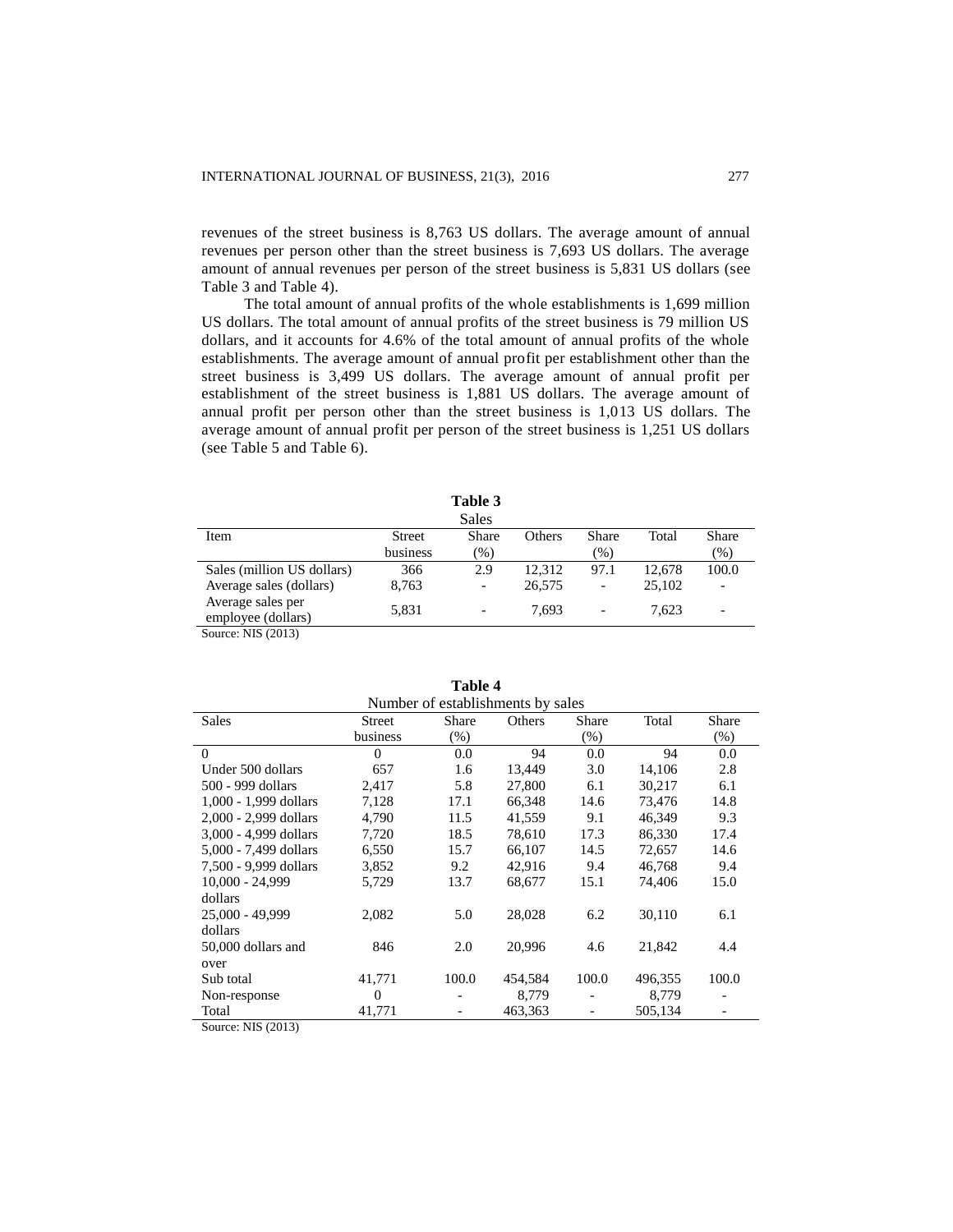|                                  |               | Table 5<br>Profit |               |                          |       |                          |
|----------------------------------|---------------|-------------------|---------------|--------------------------|-------|--------------------------|
| Item                             | <b>Street</b> | <b>Share</b>      | <b>Others</b> | <b>Share</b>             | Total | <b>Share</b>             |
|                                  | business      | (% )              |               | (%)                      |       | $(\%)$                   |
| Profit (million US dollars)      | 79            | 4.6               | 1.621         | 95.4                     | 1.699 | 100.0                    |
| Average profit (dollars)         | 1,881         |                   | 3,499         | -                        | 3,365 | $\qquad \qquad$          |
| Average profit per               | 1.251         | -                 | 1.013         | $\overline{\phantom{0}}$ | 1.022 | $\overline{\phantom{0}}$ |
| employee (dollars)               |               |                   |               |                          |       |                          |
| $C_{\text{outmax}}$ , MIC (2012) |               |                   |               |                          |       |                          |

Source: NIS (2013)

| Table 6                            |
|------------------------------------|
| Number of establishments by profit |

| Profit                | Street   | Share   | INUMBULE OF USTADIISMINUMS DY DIOTIT<br>Others | Share   | Total   | Share   |
|-----------------------|----------|---------|------------------------------------------------|---------|---------|---------|
|                       | business | $(\% )$ |                                                | $(\% )$ |         | $(\% )$ |
| Loss                  | 714      | 1.7     | 11,681                                         | 2.6     | 12,395  | 2.5     |
| $0 - 249$ dollars     | 3.940    | 9.4     | 60.419                                         | 13.3    | 64.359  | 13.0    |
| 250 - 499 dollars     | 5,218    | 12.5    | 49.445                                         | 10.9    | 54.663  | 11.0    |
| 500 - 749 dollars     | 6,242    | 14.9    | 58.108                                         | 12.8    | 64.350  | 13.0    |
| 750 - 999 dollars     | 3,588    | 8.6     | 31,632                                         | 7.0     | 35,220  | 7.1     |
| 1,000 - 1,499 dollars | 5,413    | 13.0    | 51,422                                         | 11.3    | 56,835  | 11.5    |
| 1.500 - 1.999 dollars | 7.047    | 16.9    | 62,902                                         | 13.8    | 69.949  | 14.1    |
| 2,000 - 2,999 dollars | 3,052    | 7.3     | 31,819                                         | 7.0     | 34,871  | 7.0     |
| 3,000 - 4,999 dollars | 3,671    | 8.8     | 41,386                                         | 9.1     | 45,057  | 9.1     |
| 5,000 dollars and     | 2.886    | 6.9     | 55.742                                         | 12.3    | 58.628  | 11.8    |
| over                  |          |         |                                                |         |         |         |
| Sub total             | 41,771   | 100.0   | 454,556                                        | 100.0   | 496,327 | 100.0   |
| Non-response          | $\Omega$ |         | 8,807                                          |         | 8,807   |         |
| Total                 | 41,771   |         | 463,363                                        |         | 505,134 |         |

Source: NIS (2013)

The average rate of annual profit after tax to annual revenues per establishment of the whole establishments is 13.2%. The average rate of annual profit after tax to annual revenues per establishment of the street business is 21.6%. Tokman (1989) reported that the income level in the informal sector is higher than the governmental sector, but lower than the formal private sector in Costa Rica, Colombia, and Peru. Evers and Mehmet (1949) reported that the income of 50.9% of female workers in charge of sales activities in the informal sector is lower than the legal minimum wage in the middle area of Java islands, Indonesia. On the other hand, the income level of the street business is not lower than others in Cambodia.

## **IV. BUSINESS MODEL OF THE STREET BUSINESS**

## **A. Categorization of the Street Business**

Main street businesses in Cambodia are able to classify into three categories. The first group is retailers including (1) retail sale of food in specialized stores, 2) retail sale of beverages in specialized stores, (3) retail sale of clothing, footwear and leather articles in specialized stores, (4) retail sale of automotive fuel in specialized stores, and (5) retail sale of computers, peripheral units, software and telecommunications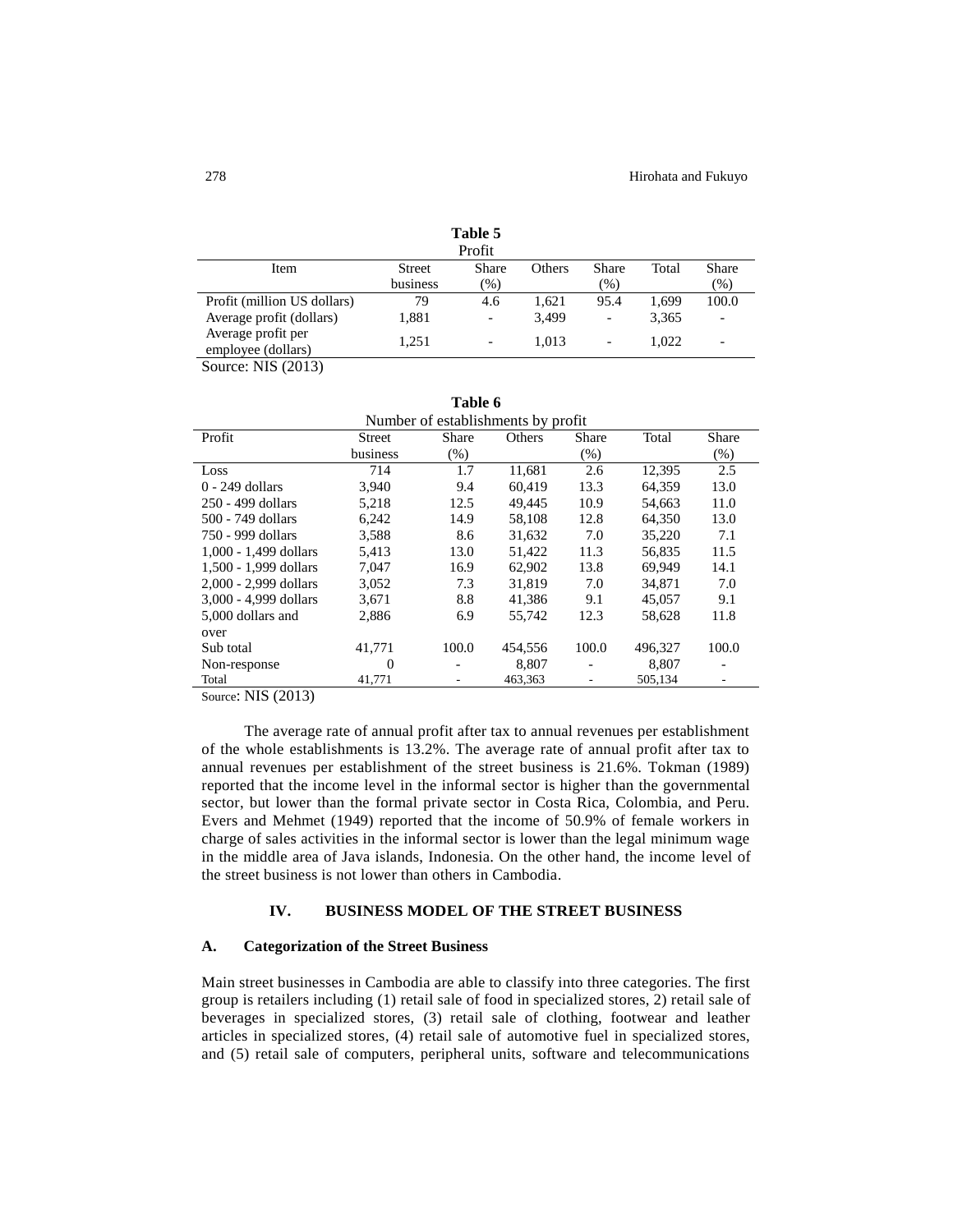equipment in specialized stores by the small segment of the ISIC4. The second group is restaurants including (6) restaurants and mobile food service activities, and (7) beverage serving activities. The third group is servicers including (8) sale, maintenance and repair of motorcycles and related parts and accessories, (9) hairdressing and other beauty treatment, and (10) repair of other personal and household goods (see Table 7).

**Table 7**

| Categorization of the street business |                          |                     |                          |  |  |
|---------------------------------------|--------------------------|---------------------|--------------------------|--|--|
|                                       | Group 1                  | Group 2             | Group 3                  |  |  |
| Category                              | Retailer                 | Restaurant          | Service                  |  |  |
| <b>Business</b>                       | 1) Food                  | 6) Stall (food)     | 8) Barber                |  |  |
|                                       | 2) Beverage              | 7) Stall (beverage) | 9) Repair of motorcycles |  |  |
|                                       | 3) Clothing and footwear |                     | 10) Repair of other      |  |  |
|                                       | 4) Gasoline              |                     | personal and household   |  |  |
|                                       | 5) Mobile phone          |                     | goods                    |  |  |
| Sales and cost                        | Relatively high in sales | Middle              | Relatively low in sales  |  |  |
|                                       | and cost                 |                     |                          |  |  |
| Profit                                | Relatively high          | Middle              | Relatively low           |  |  |

Source: made by author

|    | 1 avit 0<br>Profitability (street business) |                                                                                                                      |               |               |             |  |
|----|---------------------------------------------|----------------------------------------------------------------------------------------------------------------------|---------------|---------------|-------------|--|
|    |                                             | Class of ISIC                                                                                                        | Sales per     | Profit per    | Profit      |  |
|    |                                             |                                                                                                                      | establishment | establishment | rate $(\%)$ |  |
| 1  | 4721                                        | Retail sale of food in specialized<br>stores                                                                         | 13,521        | 2,446         | 18.1        |  |
| 2  | 4722                                        | Retail sale of beverages in<br>specialized stores                                                                    | 7,470         | 1,900         | 25.4        |  |
| 3  | 4771                                        | Retail sale of clothing, footwear<br>and leather articles in specialized<br>stores                                   | 8,362         | 2,128         | 25.4        |  |
| 4  | 4730                                        | Retail sale of automotive fuel in<br>specialized stores                                                              | 9,562         | 1,917         | 20.0        |  |
| 5  | 4741                                        | Retail sale of computers,<br>peripheral units, software and<br>telecommunications equipment in<br>specialized stores | 12,272        | 2,860         | 23.3        |  |
| 6  | 5610                                        | Restaurants and mobile food<br>service activities                                                                    | 7,522         | 1,793         | 23.8        |  |
| 7  | 5630                                        | Beverage serving activities                                                                                          | 4,162         | 1,263         | 30.3        |  |
| 8  | 9602                                        | Sale, maintenance and repair of<br>motorcycles and related parts and<br>accessories                                  | 2,410         | 1,160         | 48.1        |  |
| 9  | 4540                                        | Hairdressing and other beauty<br>treatment                                                                           | 4,301         | 1,361         | 30.6        |  |
| 10 | 9529                                        | Repair of other personal and<br>household goods                                                                      | 2,331         | 921           | 39.5        |  |
|    |                                             | Others                                                                                                               | 9,096         | 1,837         | 20.2        |  |
|    |                                             | Total                                                                                                                | 8,763         | 1.881         | 21.5        |  |

**Table 8**

Source: NIS (2012)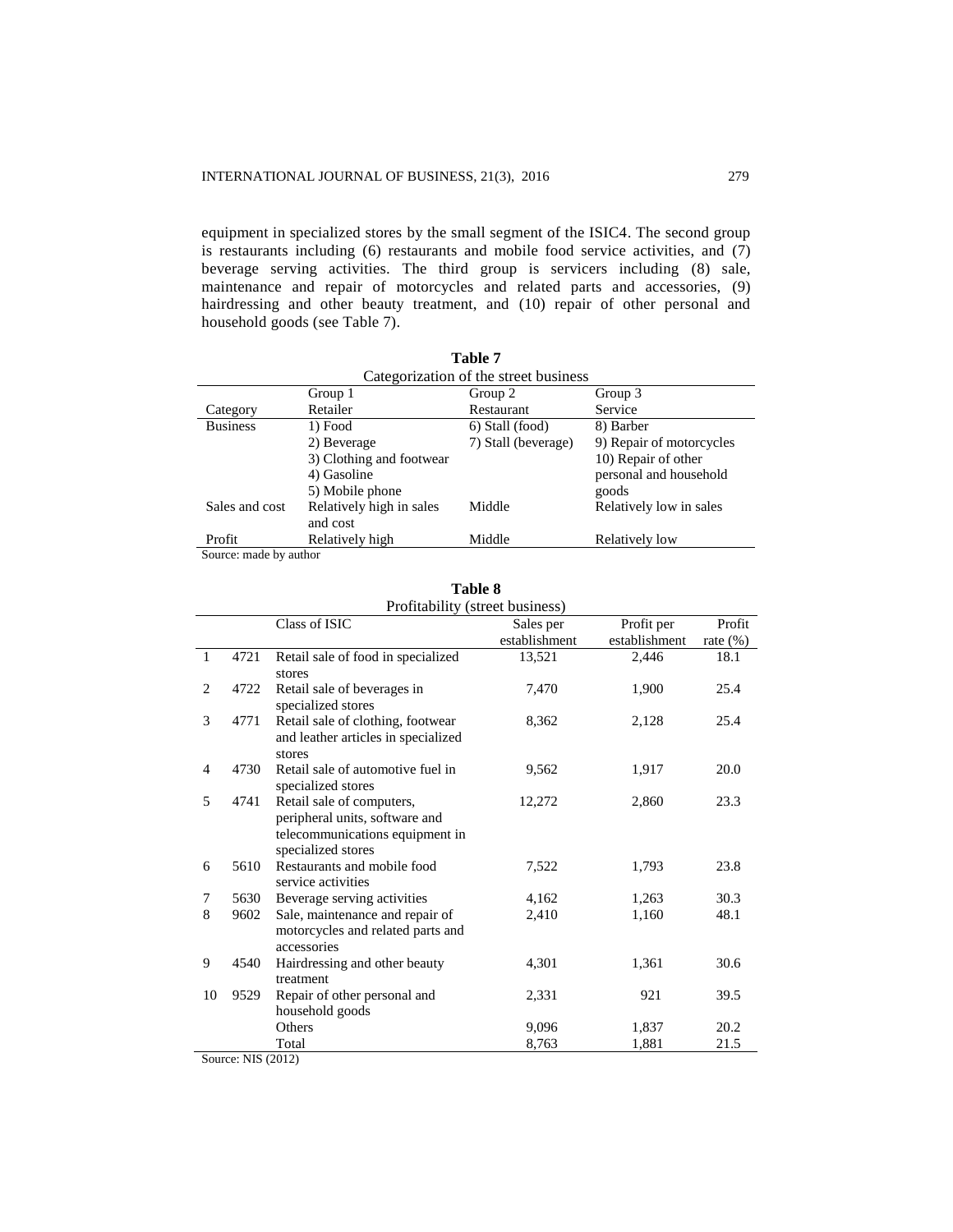## **B. Profit Structure of The Street Business**

Three groups of the street business have different profit structures. The sales amount and costs are relatively high in the first group because of the buying and selling merchandise. On the other hand, the sales amount and costs are relatively low in the third group because of the services by hand work. The second group is in the middle of them. The average profit per establishment of the first group is relatively high among the three groups, and relatively low in the third group (see Table 8).

The average profit rate of the first group of the street business is almost same level as other establishments. The average sales amount of the second group of the street business is approximately 60% of other establishments. However, the average profit rate is almost same level. The average sales amount of the third group of the street business is 40-45%, and the average profit is 55-60% of other establishments. As a result, the average profit rate of the third group of the street business is higher than other establishments (see Table 8 and Table9).

Interviews with 24 owners of the street business in Phnom Penh were held from August through October, 2013. Table 10 and Table 11 show the outline of typical examples of the street business. The results of the interviews are consistent with the statistical data of the Economic Census of Cambodia 2011.

|              | Profitability (other businesses) |                                        |               |               |             |
|--------------|----------------------------------|----------------------------------------|---------------|---------------|-------------|
|              |                                  | Class of ISIC                          | Sales per     | Profit per    | Profit      |
|              |                                  |                                        | establishment | establishment | rate $(\%)$ |
| $\mathbf{1}$ | 4721                             | Retail sale of food                    | 14,772        | 2,607         | 17.7        |
|              |                                  | in specialized stores                  |               |               |             |
| 2            | 4722                             | Retail sale of beverages               | 15,442        | 3,376         | 21.9        |
|              |                                  | in specialized stores                  |               |               |             |
| 3            | 4771                             | Retail sale of clothing, footwear and  | 13,781        | 3,573         | 25.9        |
|              |                                  | leather articles in specialized stores |               |               |             |
| 4            | 4730                             | Retail sale of automotive fuel         | 191,962       | $-1,119$      | $-0.6$      |
|              |                                  | in specialized stores                  |               |               |             |
| 5            | 4741                             | Retail sale of computers, peripheral   | 21,940        | 4,934         | 22.5        |
|              |                                  | units, software and telecommunications |               |               |             |
|              |                                  | equipment in specialized stores        |               |               |             |
| 6            | 5610                             | Restaurants and mobile food service    | 13,060        | 3,370         | 25.8        |
|              |                                  | activities                             |               |               |             |
| 7            | 5630                             | Beverage serving activities            | 6,778         | 1,977         | 29.2        |
| 8            | 9602                             | Sale, maintenance and repair of        | 5,355         | 2,056         | 38.4        |
|              |                                  | motorcycles and related parts and      |               |               |             |
|              |                                  | accessories                            |               |               |             |
| 9            | 4540                             | Hairdressing and                       | 10,648        | 2,306         | 21.7        |
|              |                                  | other beauty treatment                 |               |               |             |
| 10           | 9529                             | Repair of other personal               | 2,626         | 929           | 35.4        |
|              |                                  | and household goods                    |               |               |             |
|              |                                  | Others                                 | 30,733        | 3,922         | 12.8        |
|              |                                  | Total                                  | 27,085        | 3,566         | 13.2        |

**Table 9**

Source: NIS (2012)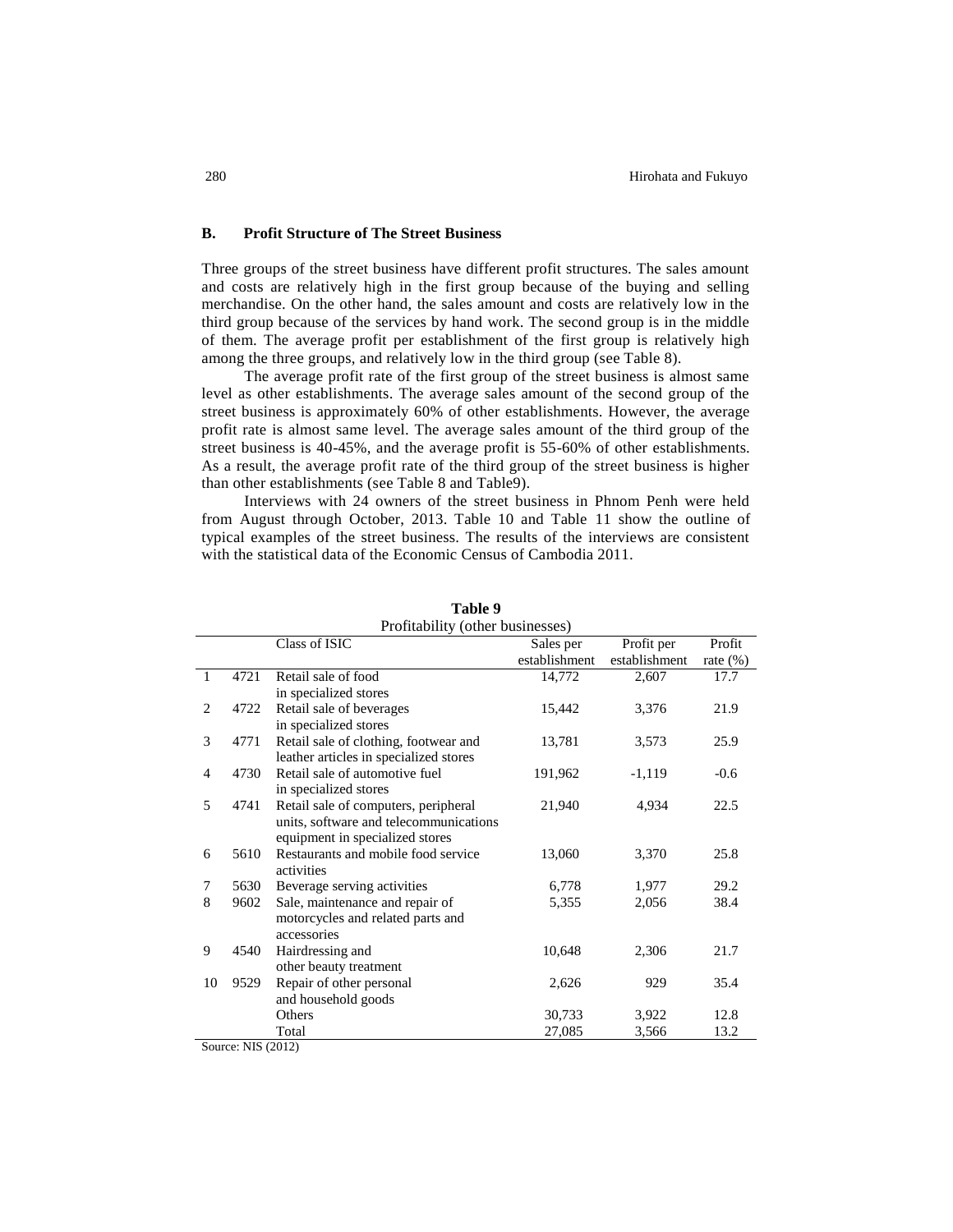| A case of barber shop on the street |                                                               |  |  |  |
|-------------------------------------|---------------------------------------------------------------|--|--|--|
| Item                                | Outline                                                       |  |  |  |
| Price                               | Adult: 1 dollar, Child: 0.5 dollar                            |  |  |  |
| <b>Customers</b>                    | 10 customers / day (less in rainy season)                     |  |  |  |
| <b>Sales</b>                        | Approximately 10 dollars / day                                |  |  |  |
| Working day                         | Everyday                                                      |  |  |  |
| Average sales per month             | Approximately 250 dollars                                     |  |  |  |
| Assets                              | Equipment: stand, mirror, chair, Supplies: hairdressing goods |  |  |  |
| Rent                                | 1 dollar / day                                                |  |  |  |
| Loan                                | Not available                                                 |  |  |  |
| Technics                            | Learn by themselves                                           |  |  |  |
| Source: made by author              |                                                               |  |  |  |

| Table 10                        |  |
|---------------------------------|--|
| case of barber shop on the stre |  |

| Table 11                              |                                                             |  |
|---------------------------------------|-------------------------------------------------------------|--|
| A case of beverage shop on the street |                                                             |  |
| Item                                  | Outline                                                     |  |
| Price                                 | Sugar palm juice: 0.25 dollar                               |  |
| Customers                             | 60 customers / day (less in rainy season)                   |  |
| <b>Sales</b>                          | Approximately 15 dollars / day                              |  |
| Working day                           | Everyday                                                    |  |
| Average sales per month               | Approximately 350 dollars                                   |  |
| Assets                                | Equipment: Stand, squeezer, material: Sugar palm, lime, ice |  |
| Rent                                  | 1 dollar $/$ day                                            |  |
| Loan                                  | Not available                                               |  |

Source: made by author

Technics Learn by themselves

#### **V. CONCLUSION**

This paper describes (1) the real situation and features of the street businesses in Cambodia, (2) the real activities of the street businesses, and (3) the profit structure of the street businesses. As a result, the facts that (1) the street business is one of important activities in the Cambodian economy, (2) the street business is the work place mainly for women, and (3) the average profit rates, and the average profit per employee of the street business is relatively higher than other establishments are found.

Tokman (1989) pointed out some problems of the street business in Costa Rica, Colombia, and Peru, such as the difficulty of access to the finance and technology, the care of welfare, and the stand point as informal. The situation is as same as the street business in Cambodia. Moreover, critical issues for the street business in Cambodia are (1) the heavy burden of the rents collected by the governments etc., (2) the lack of opportunities taking useful job trainings, and (3) the difficulties to access loans. Banks and microfinance institutions excluding small NGO's do not make loans to the street businesses in Cambodia.

Cambodian economy would be achieving continuous economic growth. The street business would be contributes to the economic growth and poverty reduction in Cambodia. The key issues are to alleviate these constrains.